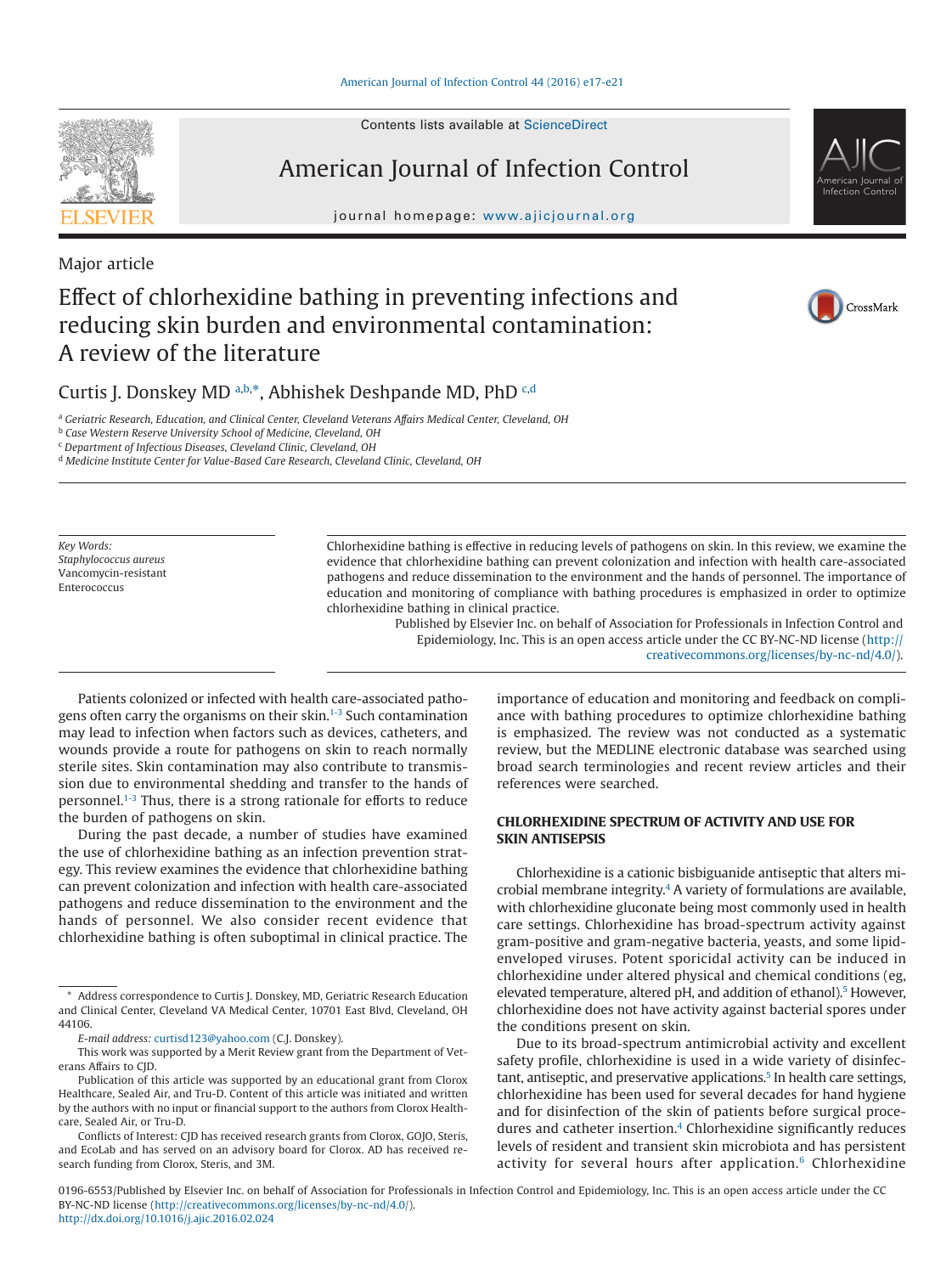occasionally is associated with contact dermatitis, and rarely has been associated with anaphylaxis and hypersensitivity reactions[.4](#page-3-1)

## **EFFECT OF DAILY CHLORHEXIDINE BATHING ON SHEDDING OF PATHOGENS**

Skin contamination can be an important source of transmission of health care-associated pathogens through transfer to the hands of personnel and shedding into the environment.<sup>1-3</sup> To test the potential for skin decontamination to reduce transmission, Vernon et al<sup>7</sup> conducted a quasiexperimental study of daily chlorhexidine wholebody bathing in an intensive care unit (ICU). Vancomycin-resistant *Enterococcus* (VRE) was chosen for study as it is often present on the skin of colonized patients and it is a common cause of central lineassociated bloodstream infections (CLABSIs). Patients were bathed daily with 2% chlorhexidine cloths during the intervention period and





standard soap-and-water baths or cloths cleansing without chlorhexidine was performed during control periods.

As shown in Figure 1, chlorhexidine bathing was associated with a reduction in detection of VRE on skin. For inguinal skin, there was a 2.5-log reduction in VRE concentrations in the chlorhexidine bathing group that persisted for at least 6-8 hours. The reduction in VRE on skin was associated with significantly reduced VRE contamination in the environment and on the hands of personnel. Moreover, there was a significant reduction in VRE acquisition in the ICU. The findings of Vernon et al<sup>7</sup> provide strong support for the concept of source control as a strategy to reduce dissemination of health care-associated pathogens (ie, reducing the burden of pathogens on the skin as a means to reduce dissemination to the environment or hands). Given its broad spectrum of activity, chlorhexidine bathing represents a horizontal infection prevention approach that can potentially reduce dissemination of multiple pathogens. In addition, it is in theory a very simple and easy to implement intervention because it involves substitution of chlorhexidine bathing for standard soap-and-water bathing.

## **EFFECT OF DAILY CHLORHEXIDINE BATHING ON COLONIZATION AND INFECTION WITH PATHOGENS**

Table 1 provides an overview of 14 studies that have evaluated the effect of chlorhexidine bathing using quasiexperimental, wardlevel crossover, or stepped wedge design.<sup>7-22</sup> Several of the studies demonstrated reductions in levels of pathogens, including gramnegative bacilli, on skin.<sup>7,11,18</sup> For example, Popovich et al<sup>18</sup> reported significant reductions in gram-positive and gram-negative bacteria and *Candida* spp on skin. In 12 of the 14 (86%) studies, chlorhexidine bathing was associated with a significant reduction

#### **Table 1**

Effect of chlorhexidine gluconate (CHG) bathing on colonization and infection with pathogens

| Eliect of ChlorileXiume gluconate (Crity) bathlife on colonization and infection with pathogens |                                          |                                                                                          |                         |                                                                                                                                                                                         |
|-------------------------------------------------------------------------------------------------|------------------------------------------|------------------------------------------------------------------------------------------|-------------------------|-----------------------------------------------------------------------------------------------------------------------------------------------------------------------------------------|
| Study                                                                                           | Setting                                  | Chlorhexidine formulation                                                                | Design                  | Outcomes                                                                                                                                                                                |
| $\overline{7}$                                                                                  | Medical intensive care<br>unit           | 2% chlorhexidine gluconate<br>(CHG)-impregnated cloths                                   | Quasiexperimental       | Decreased vancomycin-resistant enterococci on patients' skin,<br>health care workers' hands, and environment<br>Reduced acquisition of vancomycin-resistant enterococci<br>colonization |
| 11                                                                                              | Medical intensive care<br>unit           | 4% CHG solution                                                                          | Quasiexperimental       | Decreased Acinetobacter baumannii skin colonization and<br>bloodstream infections                                                                                                       |
| 10                                                                                              | 2 Medical intensive<br>care unit wards   | 2% CHG-impregnated cloths                                                                | 2 arm crossover trial   | Decreased primary bloodstream infections                                                                                                                                                |
| 6                                                                                               | Medical intensive care<br>unit           | 2% CHG-impregnated cloths                                                                | Quasiexperimental       | Decreased central line-associated bloodstream infections and<br>blood culture contamination                                                                                             |
| 12                                                                                              | 6 Intensive care units<br>in 4 hospitals | 2% CHG-impregnated cloths                                                                | Quasiexperimental       | Decreased acquisition of methicillin-resistant Staphylococcus<br>aureus and vancomycin-resistant enterococci<br>Decreased vancomycin-resistant enterococci bacteremia                   |
| 17                                                                                              | Long-term acute care<br>hospital         | 2% CHG solution                                                                          | Quasiexperimental       | Decreased central line-associated bloodstream infection<br>No change in ventilator-associated pneumonia                                                                                 |
| 9                                                                                               | 2 Intensive care units                   | 4% CHG solution plus chlorhexidine<br>acetate powder to groin, axilla, and<br>skin folds | Quasiexperimental       | Decreased acquisition of methicillin-resistant S aureus<br>(non-qacA/B strains)                                                                                                         |
| 14                                                                                              | Trauma intensive care<br>unit            | 2% CHG-impregnated cloths                                                                | Quasiexperimental       | Decreased methicillin-resistant S aureus and Acinetobacter spp<br>colonization<br>Decreased central line-associated bloodstream infection                                               |
| 19                                                                                              | Surgical intensive care<br>unit          | 2% CHG-impregnated cloths                                                                | Quasiexperimental       | No decrease in central line-associated bloodstream infection                                                                                                                            |
| 13                                                                                              | Trauma center<br>intensive care unit     | 2% CHG-impregnated cloths                                                                | Quasiexperimental       | Decreased central line-associated bloodstream infection                                                                                                                                 |
| 16                                                                                              | 4 Medical wards                          | 2% CHG-impregnated cloths                                                                | Quasiexperimental       | Decreased methicillin-resistant S aureus and vancomycin-resistant<br>enterococci infections<br>No change in Clostridium difficile infections                                            |
| 21                                                                                              | Hospital-wide                            | 4% CHG solution applied as bed bath or<br>shower daily or 3 times per week               | Quasiexperimental       | Decreased C difficile infections<br>No change in other hospital-associated infections                                                                                                   |
| 8                                                                                               | Oncology patients                        | 2% CHG-impregnated cloths                                                                | Quasiexperimental       | Decreased acquisition of vancomycin-resistant enterococci<br>colonization                                                                                                               |
| 15                                                                                              | 4 Long-term acute care<br>hospitals      | 2% CHG-impregnated cloths                                                                | Stepped wedge<br>bundle | Decreased Klebsiella pneumoniae carbapenemase-producing<br>enterobacteriaceae colonization and infection, all-cause<br>bacteremia, and blood culture contamination                      |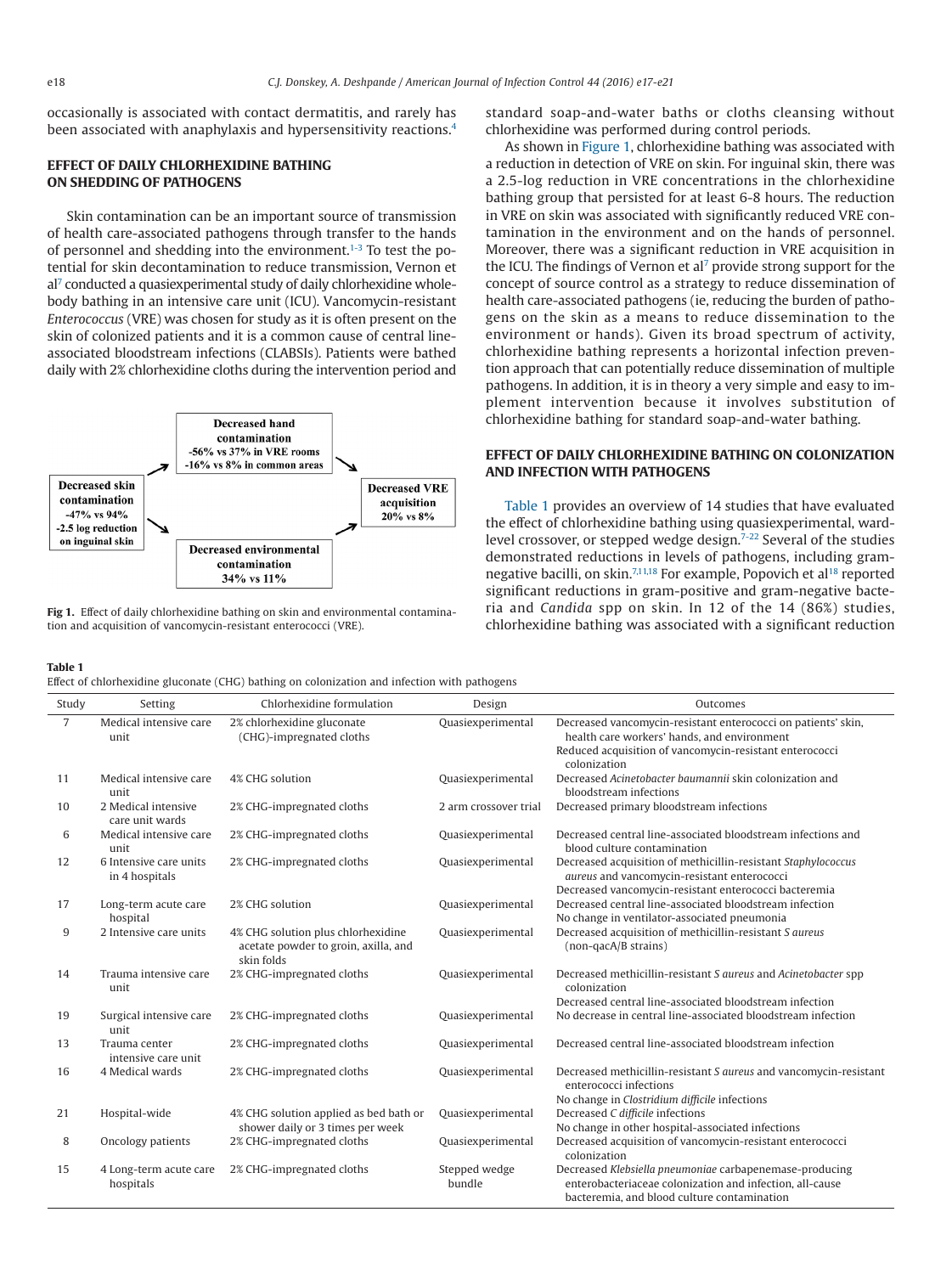in colonization or infection with 1 or more of the pathogens being studied. Chlorhexidine was associated with beneficial effects when applied using 2% chlorhexidine-impregnated cloths and using cotton cloths with 2% or 4% chlorhexidine solution.

In 1 quasiexperimental study, hospital-wide chlorhexidine patient bathing was associated with a significant reduction in the incidence of health care-associated *Clostridium difficile* infection (CDI), but not in other health care-associated infections.<sup>21</sup> The strength of the observation was increased by the finding of an increase in the incidence of CDI during a washout period in which standard soap-and-water bathing was reinstituted. As noted previously, chlorhexidine does not have sporicidal activity under the conditions present on skin, and therefore the reduction in CDI was unexpected. It was speculated that there may have been an increase in physical removal of spores during the chlorhexidine bathing period or that chlorhexidine might be killing vegetative *C difficile* or inhibiting spore germination on skin. Based on these findings, further studies are needed to examine the effect of chlorhexidine bathing on levels of spores on skin of patients with CDI. However, others have not demonstrated reductions in health care-associated CDI during chlorhexidine bathing[.16](#page-3-7)

The 1 quasiexperimental study that did not report a benefit of chlorhexidine bathing was conducted in a surgical ICU[.19](#page-3-8) After the switch to chlorhexidine bathing, there was no significant reduction in CLABSIs or other nosocomial infections. It was suggested that the failure to achieve a reduction in CLABSIs might have been related to characteristics of surgical intensive care unit patients. Such patients may have large, open abdominal wounds that may serve as a source of bacteremia that could be misidentified as CLABSIs.

## **RANDOMIZED TRIALS**

Four randomized trials have evaluated the effect of chlorhexidine bathing on hospital-acquired infections.<sup>23-26</sup> Climo et al<sup>24</sup> conducted a multicenter, cluster-randomized, nonblinded crossover trial to evaluate the effect of daily bathing with chlorhexidineimpregnated washcloths on acquisition of multidrug-resistant organisms (MDROs) and the incidence of hospital-acquired bloodstream infections. Nine ICUs and bone marrow transplantation units in 6 hospitals were included. During the chlorhexidine bathing periods, the rates of MDRO acquisition and hospital-acquired bloodstream infection were reduced by 23% and 28%, respectively. Much of the reduction in bloodstream infections was attributable to a reduction in infections with coagulase-negative staphylococci. The benefit of chlorhexidine bathing in reducing bloodstream infections increased with longer length of stay in the unit.

Milstone et al<sup>25</sup> conducted a multicenter, cluster-randomized, crossover trial in critically ill children in 10 ICUs. Bathing was performed using 2% chlorhexidine-impregnated cloths. Chlorhexidine bathing resulted in a statistically significant reduction in bacteremia.

Noto et al<sup>26</sup> conducted a pragmatic cluster-randomized, crossover study in 5 adult intensive care units in a tertiary care medical center. Patients were bathed with 2% chlorhexidine-impregnated cloths or nonantimicrobial cloths (controls). There was no difference between the chlorhexidine and control groups in the primary outcome, which was a composite of nosocomial infections, including CLABSIs, catheter-associated urinary tract infection, ventilatorassociated pneumonia, and CDI. In addition, chlorhexidine bathing was not associated with a reduction in secondary outcomes such as hospital-acquired bloodstream infections, blood culture contamination, or clinical cultures yielding MDROs. One criticism of the study design is that the primary end point included infections such as CDI, catheter-associated urinary tract infection, and ventilatorassociated pneumonia that would not be expected to be reduced by chlorhexidine bathing. In addition, adherence to chlorhexidine bathing was not monitored.

Boonyasiri et al $^{23}$  conducted a randomized, open-label controlled trial in 4 medical ICUs in Thailand. Patients were bathed with 2% chlorhexidine-impregnated cloths or with nonantimicrobial soap. Adherence to bathing procedures was reported to be >95%, but the method of monitoring was not reported. There were no differences in the 5 outcomes, including having all skin sites culturenegative throughout admission or initial positives converted to negative, colonization with MDROs, hospital-acquired infection, length of intensive care and hospital stay, and adverse skin reactions. The authors speculated that the failure to demonstrate a benefit of chlorhexidine bathing in this setting may have been related to the fact that the major colonizing organisms in the ICUs were gramnegative bacilli. Other studies have demonstrated that gramnegative pathogens often have higher minimum-inhibitory concentrations for chlorhexidine than gram-positive pathogens.<sup>27,28</sup> In addition, most of the multidrug-resistant gram-negative bacilli recovered from skin were from the perianal area, suggesting that they may have been shed from the gastrointestinal tract. Chlorhexidine bathing would not be expected to affect gastrointestinal colonization.

## **IMPORTANCE OF EDUCATION AND MONITORING OF COMPLIANCE**

One of the guiding principles of infection prevention is that effective implementation of interventions requires monitoring of compliance of staff with regular feedback on performance. For example, thoroughness of cleaning is often suboptimal and can be significantly improved by monitoring and feedback.<sup>29</sup> However, in published studies, surprisingly little information has been reported on compliance with chlorhexidine bathing procedures. Those studies that have included monitoring have suggested that compliance may often be less than ideal even in the setting of a research study. For example, based on purchasing records, Kassakian et al<sup>16</sup> estimated that compliance with chlorhexidine bathing among general medical patients was 77%. Similarly, Rupp et  $al<sup>21</sup>$  estimated compliance based on inventory assessments and found that estimates varied widely by ward, ranging from 45%-95%.

Although in theory chlorhexidine bathing should be easy to implement, 2 recent studies have provided striking demonstrations of the potential for suboptimal implementation of bathing interventions in real-world settings.<sup>17,30</sup> In a long-term acute care hospital, Munoz-Price et al<sup>17</sup> found that constant supervision of staff was essential to ensure that chlorhexidine baths were appropriately given. In the absence of regular evaluations of bathing, staff stopped using chlorhexidine and began bathing patients with baby shampoo. Similarly, in medical and surgical ICUs where daily bathing with chlorhexidine 2% cloths had been implemented 2 years earlier, Supple et al $30$  found that none of the patients had detectable chlorhexidine on skin. It was determined that the nursing staff in both intensive care units had abandoned chlorhexidine bathing altogether without the knowledge of the infection control program. As shown in [Figure 2,](#page-3-11) an intervention that included monitoring and feedback on compliance with chlorhexidine bathing was effective in increasing the percentage of skin sites with detectable chlorhexidine to 70%-88%[.30](#page-4-5)

The experience of Supple et al $30$  suggests that measurement of chlorhexidine on skin may be useful as a means to monitor effectiveness of bathing practices and provide feedback. A simple, rapid colorimetric assay that is commonly used in research studies was used to measure chlorhexidine on skin.<sup>31</sup> The assay is easy to perform and includes reagents that are inexpensive and commercially available. $31$  In addition to the improvement in daily intensive care unit bathing, the assay identified deficiencies in preoperative bathing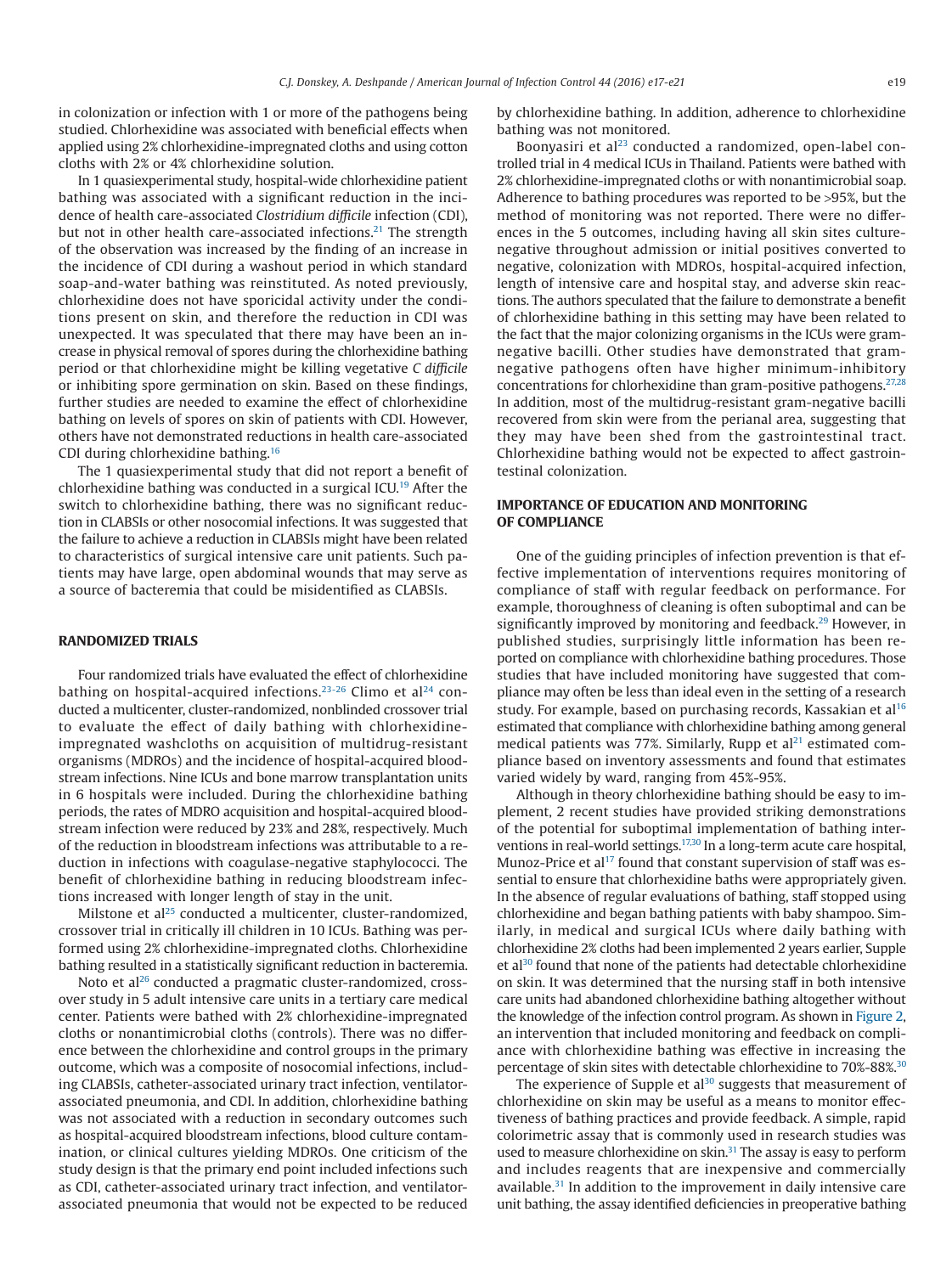

**Fig 2.** Point-prevalence of medical and surgical intensive care unit patients with detectable chlorhexidine on 1 or more skin sites before and 1, 3, and 6 months after an intervention. Chlorhexidine was measured from 4 skin sites (neck, arm and hand, chest and abdomen, and groin).

that were significantly improved by an intervention. For example, many patients performing preoperative bathing did not have detectable chlorhexidine on their neck because their understanding of the instructions was that they should bathe below the neck. This deficiency was easily corrected through education of nurses and modification of patient education sheets. Similarly, Popovich et al<sup>6</sup> found that patients admitted to ICUs often had low levels of chlorhexidine on their neck and noted that this area received less thorough cleansing when bathing was directly observed. Popovich et al<sup>6</sup> also suggested that measurement of chlorhexidine on skin might be useful as a means to improve bathing performance.

Finally, it should be appreciated that suboptimal application of chlorhexidine may be an issue in real-world settings even if staff and patients are motivated to comply with recommended bathing procedures. In contrast to healthy volunteers and most patients receiving preoperative bathing, patients in ICUs and ill patients on medical wards often have large surgical wounds and numerous lines, catheters, and devices that make it difficult to apply chlorhexidine effectively. These difficulties are akin to the challenges involved in performing effective daily environmental cleaning of a cluttered patient room versus terminal cleaning after patient discharge. In this regard, it is notable that the 1 quasiexperimental study that did not report a benefit of chlorhexidine bathing was conducted in a surgical ICU.<sup>19</sup> The authors noted that many of the patients in the unit had large, open abdominal wounds that could make chlorhexidine application difficult. In addition to providing feedback on compliance, measurement of chlorhexidine on skin in such real-world settings may shed light on some of the challenges involved in providing effective bathing.

## **CONCLUSIONS**

During the past decade, a growing body of evidence has accumulated suggesting that chlorhexidine bathing may be beneficial as a strategy to prevent colonization and infection with health careassociated pathogens. In addition, reduction in skin carriage may reduce dissemination of pathogens to the environment and the hands of personnel. Although reductions in gram-positive pathogens have been reported most frequently, reductions in gram-negative pathogens have also been reported in some but not all studies. Given the evidence that chlorhexidine bathing may be beneficial, this practice is now becoming routine in many facilities, particularly in ICUs. There is evidence that chlorhexidine bathing is not infrequently suboptimal in clinical practice. To optimize bathing in real-world settings, there is a need to develop effective strategies to monitor compliance with bathing protocols and provide feedback to personnel.

#### **References**

- <span id="page-3-0"></span>1. [Duckro AN, Blom DW, Lyle EA, Weinstein RA, Hayden MK. Transfer of](http://refhub.elsevier.com/S0196-6553(16)00200-5/sr0010) [vancomycin-resistant enterococci via health care worker hands. Arch Intern Med](http://refhub.elsevier.com/S0196-6553(16)00200-5/sr0010) [2005;165:302-7.](http://refhub.elsevier.com/S0196-6553(16)00200-5/sr0010)
- 2. [Sethi AK, Al-Nassir WN, Nerandzic MM, Bobulsky GS, Donskey CJ. Persistence](http://refhub.elsevier.com/S0196-6553(16)00200-5/sr0015) [of skin contamination and environmental shedding of](http://refhub.elsevier.com/S0196-6553(16)00200-5/sr0015) *Clostridium difficile* during and after treatment of *C. difficile* [infection. Infect Control Hosp Epidemiol](http://refhub.elsevier.com/S0196-6553(16)00200-5/sr0015) [2010;31:21-7.](http://refhub.elsevier.com/S0196-6553(16)00200-5/sr0015)
- 3. [Stiefel U, Cadnum JL, Eckstein BC, Guerrero DM, Tima MA, Donskey CJ.](http://refhub.elsevier.com/S0196-6553(16)00200-5/sr0020) [Contamination of hands with methicillin-resistant](http://refhub.elsevier.com/S0196-6553(16)00200-5/sr0020) *Staphylococcus aureus* after [contact with environmental surfaces and after contact with the skin of colonized](http://refhub.elsevier.com/S0196-6553(16)00200-5/sr0020) [patients. Infect Control Hosp Epidemiol 2011;32:185-7.](http://refhub.elsevier.com/S0196-6553(16)00200-5/sr0020)
- <span id="page-3-1"></span>4. [Milstone AM, Passaretti CL, Perl TM. Chlorhexidine: expanding the](http://refhub.elsevier.com/S0196-6553(16)00200-5/sr0025) [armamentarium for infection control and prevention. Clin Infect Dis 2008;](http://refhub.elsevier.com/S0196-6553(16)00200-5/sr0025) [46:274-81.](http://refhub.elsevier.com/S0196-6553(16)00200-5/sr0025)
- <span id="page-3-2"></span>5. [Nerandzic MM, Donskey CJ. Induced sporicidal activity of chlorhexidine against](http://refhub.elsevier.com/S0196-6553(16)00200-5/sr0030) *Clostridium difficile* [spores under altered physical and chemical conditions. PLoS](http://refhub.elsevier.com/S0196-6553(16)00200-5/sr0030) [ONE 2015;10:e0123809.](http://refhub.elsevier.com/S0196-6553(16)00200-5/sr0030)
- <span id="page-3-3"></span>6. [Popovich KJ, Lyles R, Hayes R, Hota B, Trick W, Weinstein RA, et al. Relationship](http://refhub.elsevier.com/S0196-6553(16)00200-5/sr0035) [between chlorhexidine gluconate skin concentration and microbial density on](http://refhub.elsevier.com/S0196-6553(16)00200-5/sr0035) [the skin of critically ill patients bathed daily with chlorhexidine gluconate. Infect](http://refhub.elsevier.com/S0196-6553(16)00200-5/sr0035) [Control Hosp Epidemiol 2012;33:889-96.](http://refhub.elsevier.com/S0196-6553(16)00200-5/sr0035)
- <span id="page-3-4"></span>7. [Vernon MO, Hayden MK, Trick WE, Hayes RA, Blom DW, Weinstein RA, et al.](http://refhub.elsevier.com/S0196-6553(16)00200-5/sr0040) [Chlorhexidine gluconate to cleanse patients in a medical intensive care unit:](http://refhub.elsevier.com/S0196-6553(16)00200-5/sr0040) [the effectiveness of source control to reduce the bioburden of vancomycin](http://refhub.elsevier.com/S0196-6553(16)00200-5/sr0040)[resistant enterococci. Arch Intern Med 2006;166:306-12.](http://refhub.elsevier.com/S0196-6553(16)00200-5/sr0040)
- 8. [Bass P, Karki S, Rhodes D, Gonelli S, Land G, Watson K, et al. Impact of](http://refhub.elsevier.com/S0196-6553(16)00200-5/sr0045) [chlorhexidine-impregnated washcloths on reducing incidence of vancomycin](http://refhub.elsevier.com/S0196-6553(16)00200-5/sr0045)[resistant enterococci colonization in hematology-oncology patients. Am J Infect](http://refhub.elsevier.com/S0196-6553(16)00200-5/sr0045) [Control 2013;41:345-8.](http://refhub.elsevier.com/S0196-6553(16)00200-5/sr0045)
- 9. [Batra R, Cooper BS, Whiteley C, Patel AK, Wyncoll D, Edgeworth JD. Efficacy and](http://refhub.elsevier.com/S0196-6553(16)00200-5/sr0050) [limitation of a chlorhexidine-based decolonization strategy in preventing](http://refhub.elsevier.com/S0196-6553(16)00200-5/sr0050) [transmission of methicillin-resistant](http://refhub.elsevier.com/S0196-6553(16)00200-5/sr0050) *Staphylococcus aureus* in an intensive care [unit. Clin Infect Dis 2010;50:210-7.](http://refhub.elsevier.com/S0196-6553(16)00200-5/sr0050)
- 10. [Bleasdale SC, Trick WE, Gonzalez IM, Lyles RD, Hayden MK, Weinstein RA.](http://refhub.elsevier.com/S0196-6553(16)00200-5/sr0055) [Effectiveness of chlorhexidine bathing to reduce catheter-associated bloodstream](http://refhub.elsevier.com/S0196-6553(16)00200-5/sr0055) [infections in medical intensive care unit patients. Arch Intern Med 2007;](http://refhub.elsevier.com/S0196-6553(16)00200-5/sr0055) [167:2073-9.](http://refhub.elsevier.com/S0196-6553(16)00200-5/sr0055)
- 11. [Borer A, Gilad J, Porat N, Megrelesvilli R, Saidel-Odes L, Peled N, et al. Impact](http://refhub.elsevier.com/S0196-6553(16)00200-5/sr0060) [of 4% chlorhexidine whole-body washing on multidrug-resistant](http://refhub.elsevier.com/S0196-6553(16)00200-5/sr0060) *Acinetobacter baumannii* [skin colonisation among patients in a medical intensive care unit.](http://refhub.elsevier.com/S0196-6553(16)00200-5/sr0060) [J Hosp Infect 2007;67:149-55.](http://refhub.elsevier.com/S0196-6553(16)00200-5/sr0060)
- 12. [Climo MW, Sepkowitz KA, Zuccotti G, Fraser VJ, Warren DK, Perl TM, et al. The](http://refhub.elsevier.com/S0196-6553(16)00200-5/sr0065) [effect of daily bathing with chlorhexidine on the acquisition of methicillin](http://refhub.elsevier.com/S0196-6553(16)00200-5/sr0065)resistant *Staphylococcus aureus*[, vancomycin-resistant](http://refhub.elsevier.com/S0196-6553(16)00200-5/sr0065) *Enterococcus*, and [healthcare-associated bloodstream infections: results of a quasi-experimental](http://refhub.elsevier.com/S0196-6553(16)00200-5/sr0065) [multicenter trial. Crit Care Med 2009;37:1858-65.](http://refhub.elsevier.com/S0196-6553(16)00200-5/sr0065)
- 13. [Dixon JM, Carver RL. Daily chlorhexidine gluconate bathing with impregnated](http://refhub.elsevier.com/S0196-6553(16)00200-5/sr0070) [cloths results in statistically significant reduction in central line-associated](http://refhub.elsevier.com/S0196-6553(16)00200-5/sr0070) [bloodstream infections. Am J Infect Control 2010;38:817-21.](http://refhub.elsevier.com/S0196-6553(16)00200-5/sr0070)
- 14. [Evans HL, Dellit TH, Chan J, Nathens AB, Maier RV, Cuschieri J. Effect of](http://refhub.elsevier.com/S0196-6553(16)00200-5/sr0075) [chlorhexidine whole-body bathing on hospital-acquired infections among trauma](http://refhub.elsevier.com/S0196-6553(16)00200-5/sr0075) [patients. Arch Surg 2010;145:240-6.](http://refhub.elsevier.com/S0196-6553(16)00200-5/sr0075)
- 15. [Hayden MK, Lin MY, Lolans K, Weiner S, Blom D, Moore NM, et al. Prevention](http://refhub.elsevier.com/S0196-6553(16)00200-5/sr0080) [of colonization and infection by](http://refhub.elsevier.com/S0196-6553(16)00200-5/sr0080) *Klebsiella pneumoniae* carbapenemase-producing *Enterobacteriaceae* [in long-term acute-care hospitals. Clin Infect Dis 2015;](http://refhub.elsevier.com/S0196-6553(16)00200-5/sr0080) [60:1153-61.](http://refhub.elsevier.com/S0196-6553(16)00200-5/sr0080)
- <span id="page-3-7"></span>16. [Kassakian SZ, Mermel LA, Jefferson JA, Parenteau SL, Machan JT. Impact of](http://refhub.elsevier.com/S0196-6553(16)00200-5/sr0085) [chlorhexidine bathing on hospital-acquired infections among general medical](http://refhub.elsevier.com/S0196-6553(16)00200-5/sr0085) [patients. Infect Control Hosp Epidemiol 2011;32:238-43.](http://refhub.elsevier.com/S0196-6553(16)00200-5/sr0085)
- <span id="page-3-10"></span>17. [Munoz-Price LS, Hota B, Stemer A, Weinstein RA. Prevention of bloodstream](http://refhub.elsevier.com/S0196-6553(16)00200-5/sr0090) [infections by use of daily chlorhexidine baths for patients at a long-term acute](http://refhub.elsevier.com/S0196-6553(16)00200-5/sr0090) [care hospital. Infect Control Hosp Epidemiol 2009;30:1031-5.](http://refhub.elsevier.com/S0196-6553(16)00200-5/sr0090)
- <span id="page-3-5"></span>18. [Popovich KJ, Hota B, Hayes R, Weinstein RA, Hayden MK. Effectiveness of routine](http://refhub.elsevier.com/S0196-6553(16)00200-5/sr0095) [patient cleansing with chlorhexidine gluconate for infection prevention in the](http://refhub.elsevier.com/S0196-6553(16)00200-5/sr0095) [medical intensive care unit. Infect Control Hosp Epidemiol 2009;30:959-63.](http://refhub.elsevier.com/S0196-6553(16)00200-5/sr0095)
- <span id="page-3-8"></span>19. [Popovich KJ, Hota B, Hayes R, Weinstein RA, Hayden MK. Daily skin cleansing](http://refhub.elsevier.com/S0196-6553(16)00200-5/sr0100) [with chlorhexidine did not reduce the rate of central-line associated bloodstream](http://refhub.elsevier.com/S0196-6553(16)00200-5/sr0100) [infection in a surgical intensive care unit. Intensive Care Med 2010;36:854-8.](http://refhub.elsevier.com/S0196-6553(16)00200-5/sr0100)
- 20. [Quach C, Milstone AM, Perpete C, Bonenfant M, Moore DL, Perreault T.](http://refhub.elsevier.com/S0196-6553(16)00200-5/sr0105) [Chlorhexidine bathing in a tertiary care neonatal intensive care unit: impact on](http://refhub.elsevier.com/S0196-6553(16)00200-5/sr0105) [central line-associated bloodstream infections. Infect Control Hosp Epidemiol](http://refhub.elsevier.com/S0196-6553(16)00200-5/sr0105) [2014;35:158-63.](http://refhub.elsevier.com/S0196-6553(16)00200-5/sr0105)
- <span id="page-3-6"></span>21. [Rupp ME, Cavalieri RJ, Lyden E, Kucera J, Martin M, Fitzgerald T, et al. Effect of](http://refhub.elsevier.com/S0196-6553(16)00200-5/sr0110) [hospital-wide chlorhexidine patient bathing on healthcare-associated infections.](http://refhub.elsevier.com/S0196-6553(16)00200-5/sr0110) [Infect Control Hosp Epidemiol 2012;33:1094-100.](http://refhub.elsevier.com/S0196-6553(16)00200-5/sr0110)
- 22. [Lin MY, Lolans K, Blom DW, Lyles RD, Weiner S, Poluru KB, et al. The effectiveness](http://refhub.elsevier.com/S0196-6553(16)00200-5/sr0115) [of routine daily chlorhexidine gluconate bathing in reducing](http://refhub.elsevier.com/S0196-6553(16)00200-5/sr0115) *Klebsiella pneumoniae* [carbapenemase-producing enterobacteriaceae skin burden among](http://refhub.elsevier.com/S0196-6553(16)00200-5/sr0115) [long-term acute care hospital patients. Infect Control Hosp Epidemiol](http://refhub.elsevier.com/S0196-6553(16)00200-5/sr0115) [2014;35:440-2.](http://refhub.elsevier.com/S0196-6553(16)00200-5/sr0115)
- <span id="page-3-9"></span>23. [Boonyasiri A, Thaisiam P, Permpikul C, Judaeng T, Suiwongsa B, Apiradeewajeset](http://refhub.elsevier.com/S0196-6553(16)00200-5/sr0120) [N, et al. Effectiveness of chlorhexidine wipes for the prevention of multidrug](http://refhub.elsevier.com/S0196-6553(16)00200-5/sr0120)[resistant bacterial colonization and hospital-acquired infections in intensive care](http://refhub.elsevier.com/S0196-6553(16)00200-5/sr0120)

<span id="page-3-11"></span>